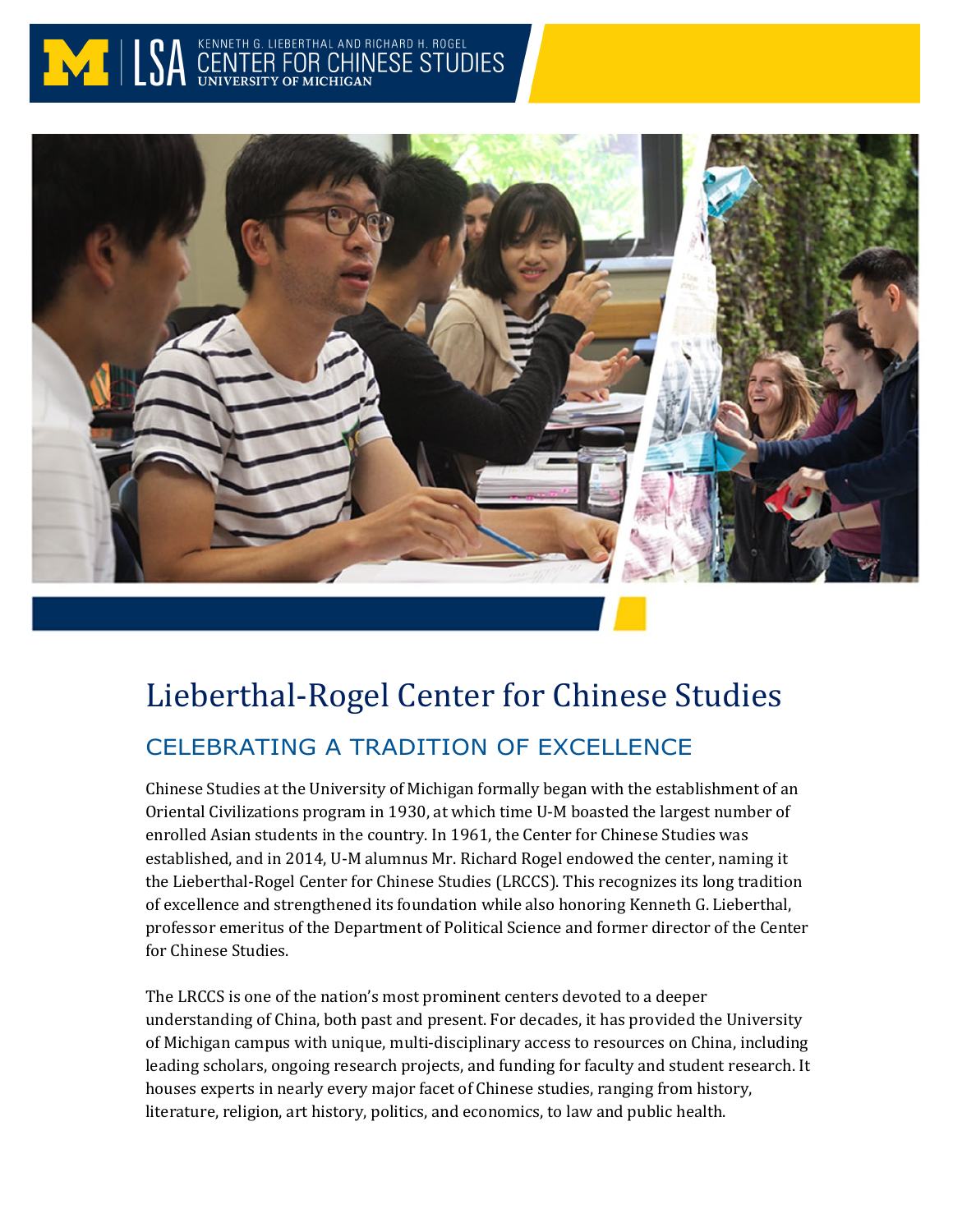# SERVING ALL 19 U-M SCHOOLS & COLLEGES

LRCCS serves students and faculty in all 19 schools and colleges of the University of Michigan. Because of strong university-level support for LRCCS, Michigan can boast one of the finest arrays of China-related resources in the nation. This includes the University of Michigan Asia Library, which offers the largest collection of materials in Chinese of any institution between the U.S. coasts.

LRCCS faculty have broad expertise on China and many have engaged directly in public service in a variety of institutions. This includes serving in leadership and consulting roles to the State of Michigan, the U.S. Department of State, the World Bank, and the White House. Indeed, three faculty associates have assumed charge of U.S. foreign policy toward China and related areas on the National Security Council under three different Republican and Democratic presidents.

With a wide range of expertise, the center offers a unique interdisciplinary master's degree that provides specialized training in Chinese studies, while also preparing students to draw on the humanities and social sciences in the study of China. The LRCCS offers joint degrees with the Ross School of Business, the Michigan Law School, and the Ford School of Public Policy. The center is an intellectual hub for understanding China for the university community and the public at large.

# BUILDING THE FUTURE

LRCCS seeks donor funding to leverage the academic excellence of the university to fully develop initiatives that enhance local, national, and international understanding of China. With this support, LRCCS will be further established as a global leader in teaching, research, service to the community, and preparing the next generation of China scholars.

# **China Internship Initiative**

#### *\$1M endowed / \$50,000 annually - \$5,000 per student*

LRCCS is connecting more students from all 19 schools and colleges across campus to summer internships in Greater China. Undergraduates are given opportunities to intern in businesses, universities, and NGOs. Funding is need to offset living costs and travel expenses so that all students who want to experience working and living in China are able to accept unpaid internships. This initiative expands the center's ability to support undergraduates with professional interests in mainland China, Hong Kong, Taiwan, and Macau. There is enormous demand by undergraduates for internships in China. A gift of \$50,000 per year would enable LRCCS to help meet this unmet need and support 10 undergraduate internships annually.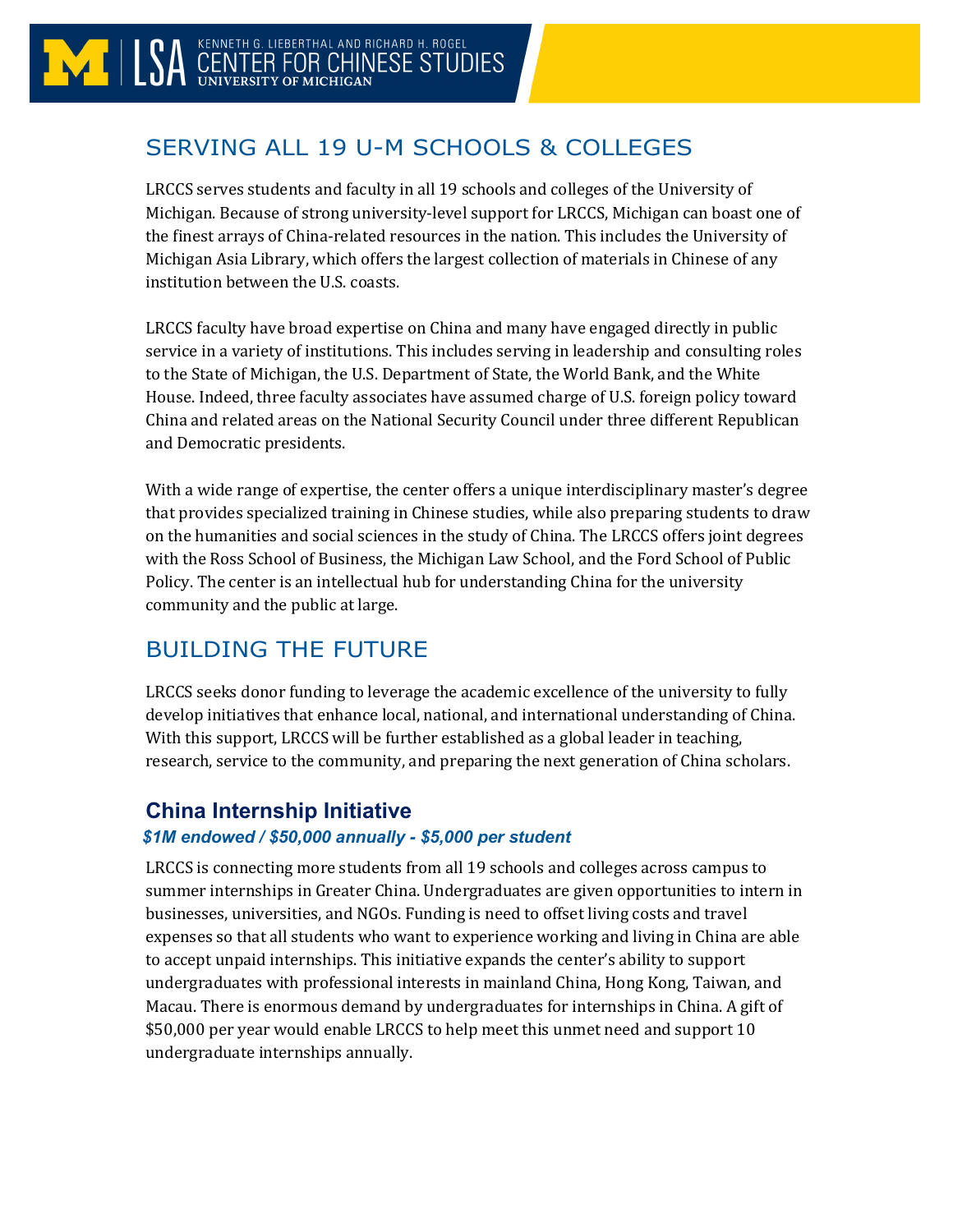# **Experiential Learning Fund**

#### *\$1M endowed / \$50,000 annually - \$10,000 per student*

LRCCS offers funding for courses that include travel to China and hands-on learning in the field. These classes generally combine a winter term course on campus with travel to China in May or June. LRCCS has sponsored projects on environmental conservation with the School for Environment and Sustainability, public policy and foreign relations with the Ford School of Public Policy, public health and hospital management with the School of Public Health, and education and developmental psychology with the School of Education and LSA's Department of Psychology. These programs build connections between U-M and our partners in China and engage our students in issues of global importance. Many involve field work, data collection, and research. Funding of \$10,000 is needed for each class and will be used for student travel costs, opening the door to China-focused experiences for students with financial need.

# **Advanced Proficiency in Chinese**

#### *\$1.5M endowed / \$60,000 annually - \$15,000 per student*

Advanced language skills are key to cultural competency, diplomacy, and business success. LRCCS offers scholarships and fellowships so that U-M students can achieve advanced proficiency in Chinese. LRCCS has also partnered with the School of Education for a new certification program in Teaching Chinese as a Second Language, which also requires advanced language skills. Gifts of \$60,000 annually would provide partial scholarships for four to six graduate and undergraduate students for tuition and could include study abroad and student teaching opportunities.

### **US-China Relations Visiting Scholar Program** *\$2M endowed / \$90,000 annually - \$45,000 per scholar*

Since the establishment of diplomatic relations between the United States and the People's Republic of China 40 years ago, LRCCS has been a major destination for visiting scholars working in US-China relations. Through academic exchange, joint research, and public engagement, visiting scholars work with U-M experts on issues that affect the most important bilateral relationship in the world. Funds will establish a program dedicated to bringing scholars and public policy practitioners from outside the United States to campus for an academic year. Gifts of \$90,000 annually support two scholars.